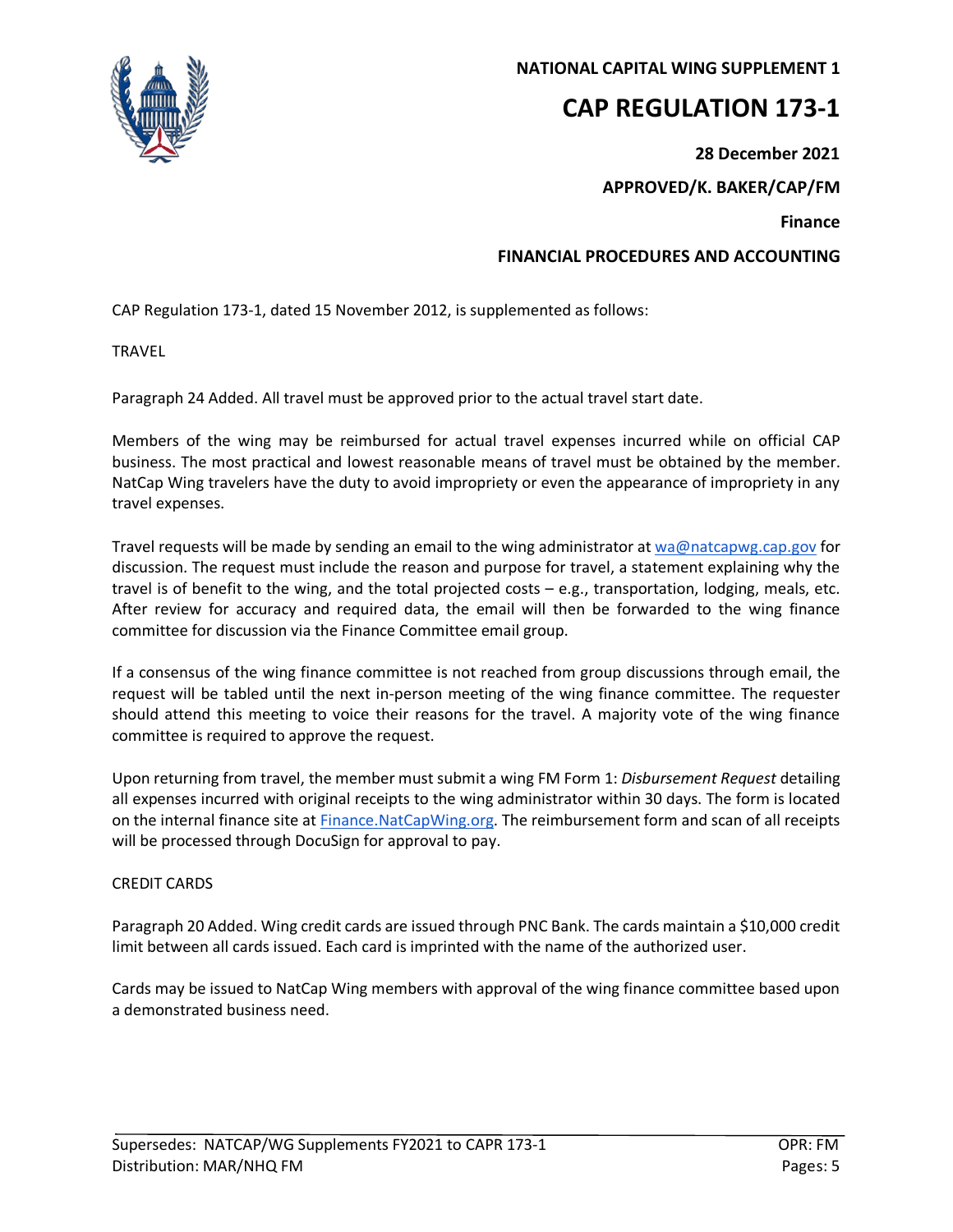Card users must email the receipt information to NATCAPWG/WA as soon as practical following each transaction with:

- Date of purchase;
- Transaction amount;
- Payee name;
- Item description; and
- Unit budget category class.

In lieu of the receipt information above, a scan of the receipt may be emailed that must include the unit budget category class for each item. An original receipt must be submitted within 30 days of purchase. If a receipt is not provided or lost, a statement explaining the reason and detailed description of purchase must be provided.

Statements are electronically issued, which detail each cardholder's transactions. Upon receipt, each account is reviewed for apparent compliance with the permitted usage guidelines. In the event that the charge is not a justifiable business expense, the wing finance committee will determine appropriate actions.

In the event a card is lost or stolen, notify PNC Bank at 1-800-474-2101 immediately. Also notify NATCAPWG/WA.

### VENDOR ACCOUNTS

Paragraph 20 Added. The wing maintains accounts with the following vendors:

Vanguard:

NatCap Wing has a net-30, tax exempt account with Vanguard, which bills monthly, to aid in ordering uniforms and insignias for wing and subordinate squadron use. Unit commanders, the wing director of cadet programs, and the wing administrator may order items by calling Eva at 800-221-1264 extension 217. The account number may be obtained from the wing administrator.

After an order is placed, a wing FM Form 1: *Disbursement Request* must be completed within 14 days and sent to NATCAPWG/WA for processing through DocuSign. The form is located on the internal finance site at [Finance.NatCapWing.org.](https://sites.google.com/natcapwg.cap.gov/dc001/finance) Vanguard mails an invoice to wing HQ for each order. Once approved by the appropriate finance committee, a payment will be sent to Vanguard.

## CSI Global-Fleet:

Each CAP corporate vehicle in the wing has a unique and non-transferrable CSI Global-Fleet card assigned for all vehicle expenditures not covered by NHQ. By default, the unit that the vehicle is assigned to will be charged for fuel and maintenance for that vehicle unless otherwise indicated through the online form at: [https://goo.gl/forms/f4nUOXg8ZrivICFa2.](https://goo.gl/forms/f4nUOXg8ZrivICFa2) The vehicle operator and/or unit logistics officer must fill out this form within 7 days of each fleet card transaction.

## Amazon Business:

NatCap Wing has a Line of Credit and a Pay By Invoice option for the Amazon Business Account which bills monthly, to aid in ordering for wing staff and squadron commanders and/or other appointed members. After an order is placed, a wing FM Form 1: *Disbursement Request* must be completed within 14 days and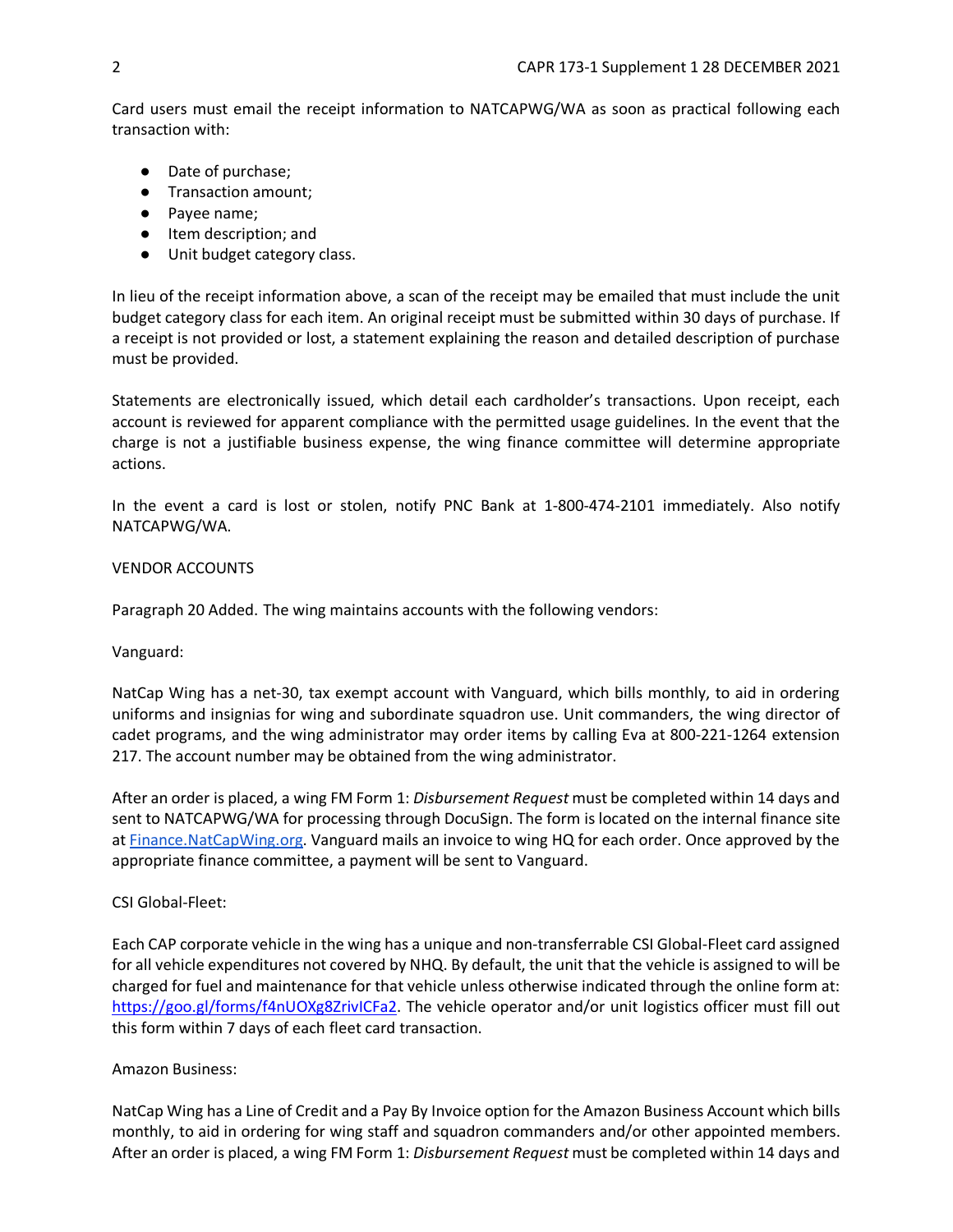#### CAPR 173-1 Supplement 1 28 DECEMBER 2021 3

sent to NATCAPWG/WA for processing through DocuSign. The form is located on the internal finance site at [Finance.NatCapWing.org.](https://sites.google.com/natcapwg.cap.gov/dc001/finance) Amazon business mails an invoice to wing HQ for order. Once approved by the appropriate finance committee, a payment will be sent to Amazon Business. There are two different addresses to note; one is for the Line of Credit and the other is for Pay By Invoice. It is helpful to know which payment method was used. Please indicate on the Disbursement Form.

#### DISBURSEMENTS

Paragraph 18 Added. All requests for reimbursement or payments will be made via the wing FM Form 1: *Disbursement Request,* dated March 2016. The form is located on the internal finance site at [Finance.NatCapWing.org.](https://sites.google.com/natcapwg.cap.gov/dc001/finance) The unit budget categories are derived from the classes assigned in QuickBooks, which are outlined on the unit budget worksheets available on the internal finance site at [Finance.NatCapWing.org.](https://sites.google.com/natcapwg.cap.gov/dc001/finance)

#### MEMBER PAID FLYING

Paragraph 13 Added. NatCap Wing aircrew flying "B" and "C" missions will be billed for minor maintenance each month to the member checked on the Aircraft Flight Time Log. The wing rates per aircraft type, not including fuel, are set below, which cover both the national rate and wing operational costs.

- Cessna 172: \$64 per hour dry
- Cessna 182: \$70 per hour dry

#### INTERNAL CONTROLS

Paragraph 10 Added. NatCap Wing will utilize the following general procedures as internal controls:

Internal Finance Website:

An internal website will be maintained at [Finance.NatCapWing.org,](https://sites.google.com/natcapwg.cap.gov/dc001/finance) which provides transparency to all members of the wing.

Online Bill Pay:

All payments issued from wing and squadron accounts will be made through PNC Online Bill Pay when practical. The wing administrator is authorized to make payments once the appropriate amount of approvals has been reached. If a squadron approves payment through DocuSign, no other approvals are required to make that payment through the online bill pay system.

#### Combined Federal Campaign:

The wing applies to and receives funds through the Combined Federal Campaign of the National Capital Area each year. Each subordinate unit should promote CFC throughout the year and encourage federal employees to designate CAP in the fall through charity number 26757.

CFC fund disbursements to the wing will be split among all subordinate units in good financial standing at the time of the disbursement. An intra-wing transfer of 25% of total CFC fund received, divided and disbursed equally to each unit, is authorized immediately following its deposit to the wing checking account.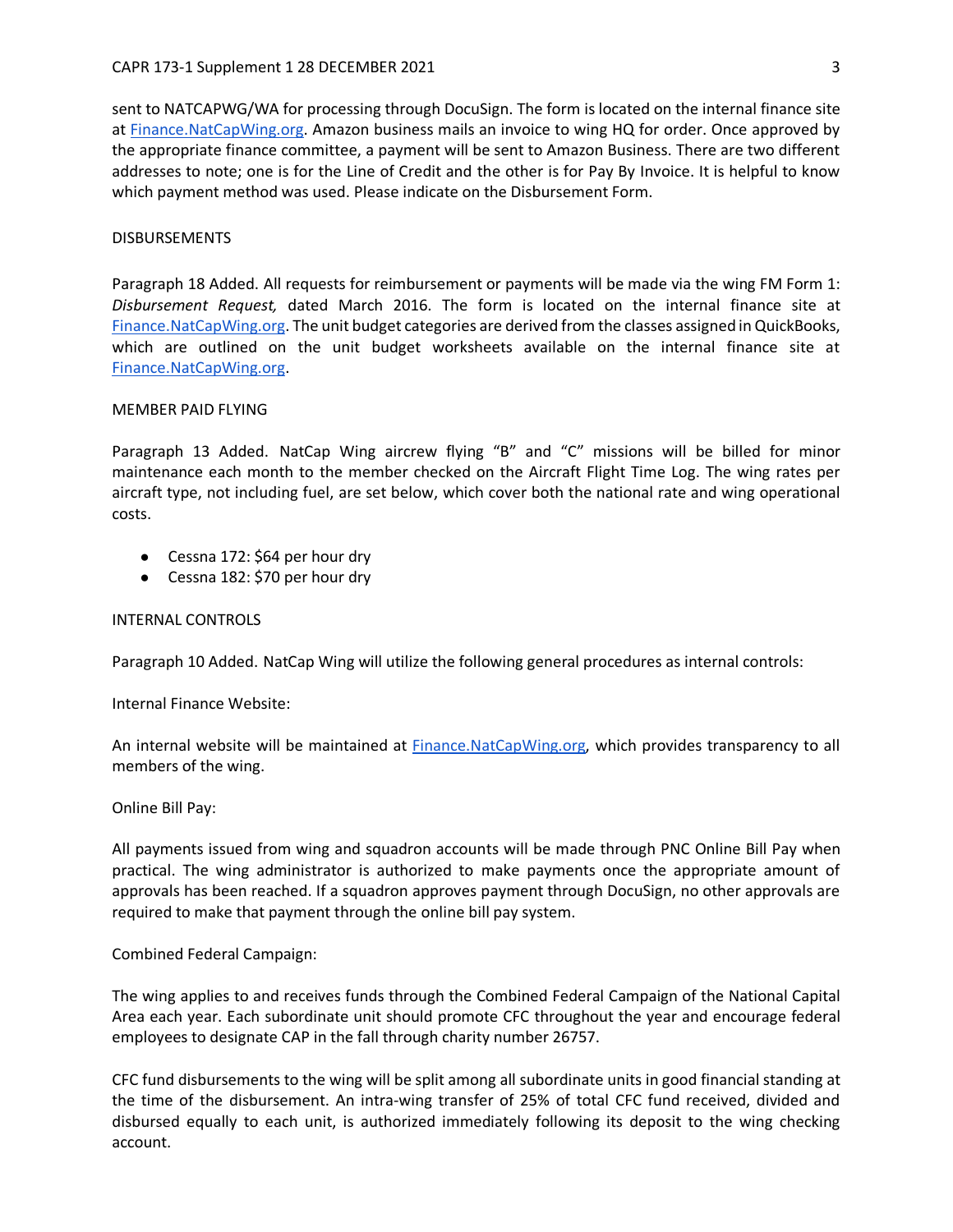## Squadron Accountability:

The duties of the squadron finance committees are summarized on the internal finance website, which includes a matrix of all financial management items due to the wing. If any item listed is marked as missing, then no reimbursements or payments will be allowed until that item is submitted. This includes forfeiture of any CFC donations disbursed during that time period.

If a unit/squadron is more than 30 days past due for any item listed in the matrix mentioned above, then that unit will be placed on a financial freeze by the wing. The wing finance committee will determine how to best rectify the financial risk and may only lift the freeze via a majority vote.

Butler Flight Scholarship Procedures:

The Colonel Roland Butler Flight Scholarship is a National Capital Wing flight scholarship program. The background and administration of the program is outlined below.

*Background.* Colonel Roland Butler was the primary founder of the VA—National Flight Academy (NFA) in 1997. Butler was the first director of the VA-NFA and continued as director for five years. It later became the National Flight Academy—Middle East Region (now Mid-Atlantic Region) and then a national cadet special activity. In 2017, the academy was renamed after Col Butler. After he passed away in 2002, the NATCAPWG command staff initiated the Colonel Roland Butler Scholarship Fund to help support deserving cadets with financial needs in the National Capital Wing to attend any NFA—Power.

*Administration.* The selection committee is the wing finance committee and will follow these procedures:

- The wing director of operations and the wing director of cadet programs must be present for the selection vote.
- The committee must decide at least two weeks prior to the payment due date for the NFA.
- Candidates will be decided after NCSA primary and alternate statuses have been awarded.
- NATCAPWG/CP will announce deadlines and application procedures in a timely manner.
- To apply, cadets will submit a letter to NATCAPWG/CP via email at [cp@natcapwg.cap.gov](mailto:cp@natcapwg.cap.gov) indicating their desire to apply for the scholarship to include their reason for applying, future goals, school GPA, and an endorsement by their squadron commander by 30 January.
- A wing disbursement form will be prepared by the recipient using the NFA name in the payee field of the form. It must be submitted to NATCAPWG/WA via email a[t wa@natcapwg.cap.gov](mailto:wa@natcapwg.cap.gov) at least two weeks prior to the due date for the NFA.
- Fundraising should be conducted on a regular basis to maintain funding for the scholarship. The minimum goal for each year shall be equal to the cost of flight academy for that year.